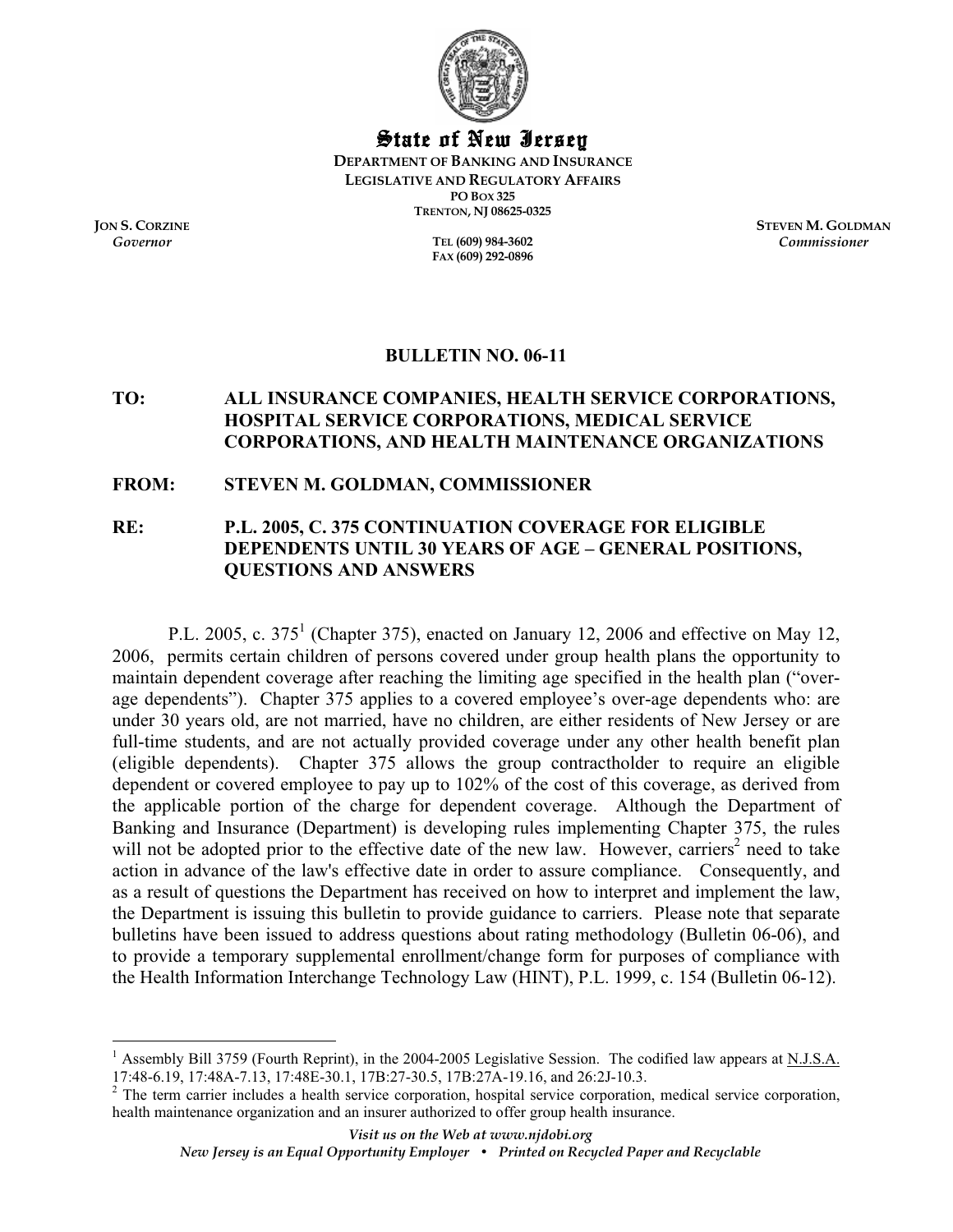#### A. When the Continuation Election Right becomes Operative

 Chapter 375 states that its effective date is 120 days after enactment, i.e., May 12, 2006. Chapter 375 applies to all group health contracts, policies or plans that are delivered, issued, executed or renewed on or after the effective date. That is, the Chapter 375 continuation election right becomes operative for all group policies first issued on or after May 12, 2006, and for all existing policies upon their first renewal or anniversary date occurring on or after May 12, 2006. However, the law also states that an over-age dependent who aged-out of the group policy prior to May 12, 2006 (and who otherwise meets the definition of an eligible dependent) is to be provided the opportunity, beginning May 12, 2006 and for 12 months thereafter, to make a continuation election. Accordingly, carriers must permit over-age dependents who aged-out of a policy prior to May 12, 2006, and who otherwise meet the eligibility requirements of Chapter 375, to make an election for continuation pursuant to Chapter 375 ("Chapter 375 continuation election") as of May 12, 2006 and continuing until May 11 2007, regardless of the anniversary date of the plan.

#### B. General Principles of Chapter 375

- 1. Chapter 375 applies only to health benefits plans<sup>3</sup> and stand-alone prescription drug plans.
- 2. The continuation election right established by Chapter 375 applies only to policies that, by their terms, allow for dependent coverage but limit coverage for dependent children to some age younger than 30 years.
- 3. Chapter 375 applies if the policy is issued in New Jersey regardless of the state of the residence of the employee.
- 4. The Chapter 375 continuation election right is not limited to an election when a dependent reaches the limiting age of a policy, but may be re-established by the dependent multiple times as his or her circumstances change, until his or her 30th birthday.
- 5. The Chapter 375 continuation election right arises independently from the rights established under COBRA and N.J.S.A. 17B:27A-17.<sup>4</sup>
- 6. The Chapter 375 continuation election does not generate a separate policy (certificate)<sup>5</sup> for the over-age dependent, but rather, it is an election to remain or be re-enrolled as a dependent through the parent's (covered employee's) certificate or evidence of coverage.

<sup>&</sup>lt;sup>3</sup> The term "health benefits plan" is typically defined in New Jersey statute and regulation as a benefits plan that pays or provides hospital and medical expense benefits for covered services, delivered by a carrier in New Jersey, excluding accident only, credit, disability, long-term care, hospital confinement indemnity and similar such coverage, CHAMPUS (TRICARE), CHAMPUS supplement coverage, coverage arising out of a workers' compensation policy, automobile medical payment insurance, personal injury protection insurance, and similar such coverage. Chapter 375 does not apply to Medicare Advantage policies as a matter of federal law.

<sup>&</sup>lt;sup>4</sup> Because COBRA is a federal law, subject to interpretation by the U.S. Department of Labor (USDOL), the Internal Revenue Service (IRS) and the U.S. Department of Health and Human Services (HHS), the Department is seeking guidance on this matter from the federal agencies. The Department will provide notice of the information it obtains. Preliminarily, the Department believes that the over-age dependent's right to make a COBRA election because of age-out occurs at the time that he or she reaches the limiting age under the terms of the group plan; it does not arise when the dependent exhausts his or her c. 375 continuation rights.

 $<sup>5</sup>$  Use of insurance terms in this bulletin should be inferred to include equivalent terms for all carriers.</sup>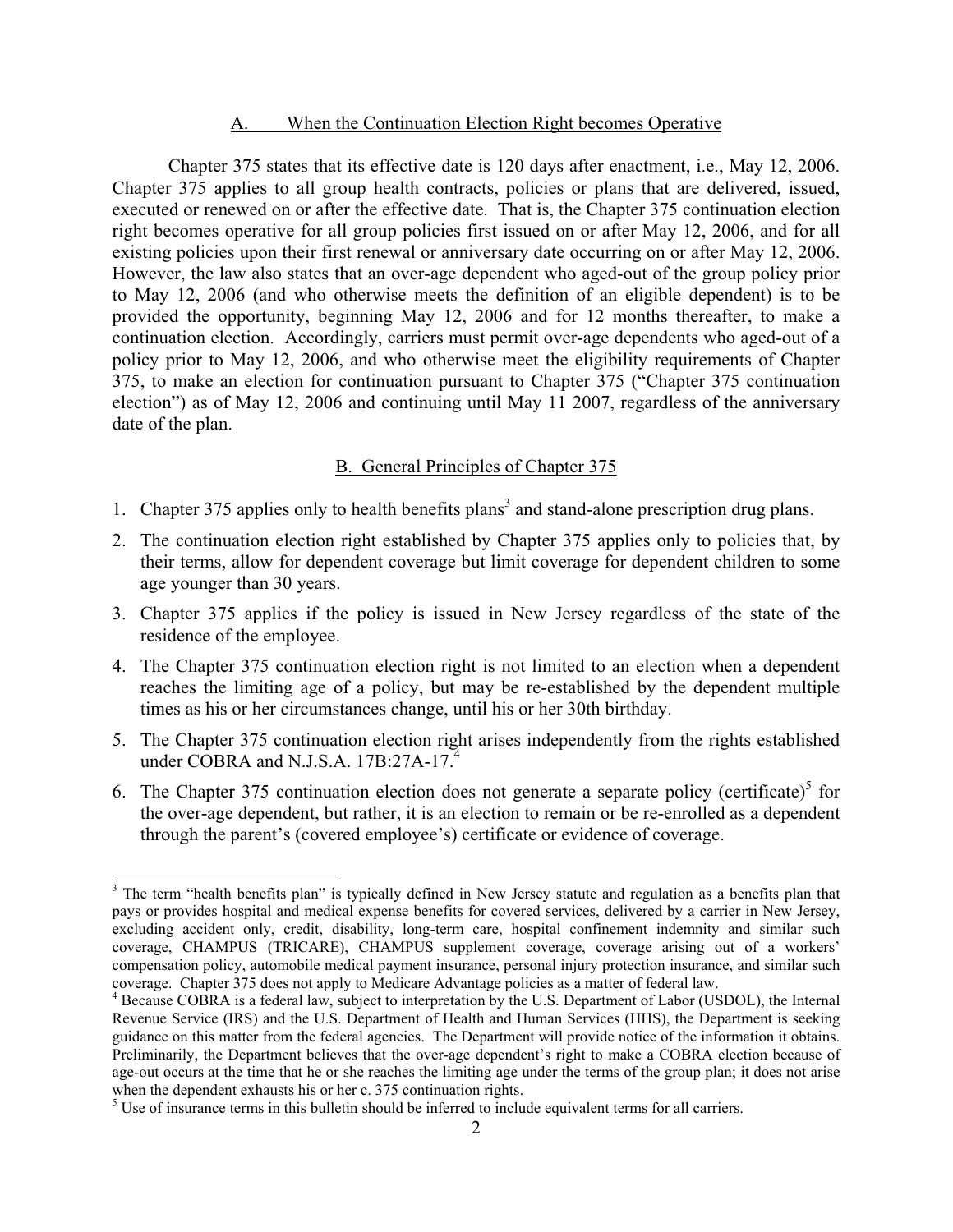- 7. The over-age dependent has the same rights as other dependents; the over-age dependent does not have the same rights as the covered employee.
- 8. The terms of the policy that apply to dependents generally apply to over-age dependents as well, except as Chapter 375 indicates otherwise.
- 9. Rules regarding discontinuance and replacement, extension of benefits and continuity of care, pre-existing condition exclusions and creditable coverage, among other general rules, apply to the Chapter 375 dependent and his or her continuation coverage consistent with the application to other covered dependents.

### Questions and Answers

## *Applicability of the law*

- Q1. Does Chapter 375 apply to dental policies offered by carriers other than dental service corporations (DSCs) and dental plan organizations (DPOs)?
- A1. No. Because Chapter 375 does not amend the statutes applicable to DSCs or DPOs, the Department does not believe that the statute was intended to apply to dental only coverage, regardless of the carrier involved.
- Q2. Is the law applicable to self-funded arrangements?
- A2. Except for the State Health Benefits Plan, the law does not apply to self-funded arrangements.
- Q3. Is any specific type of plan sponsor excluded from the law's application?
- A3. No.
- Q4. If an employer has multi-state work locations, including some in New Jersey, does the law apply to the employees located in New Jersey?
- A4. A determination of whether the law applies is based on where the policy is delivered, not on the work location of the employees.

## *Eligibility to enroll and possible termination causes*

- Q5. Is an over-age dependent limited to seeking enrollment in the employer's policy under which the over-age dependent was enrolled when he or she reached the limiting age?
- A5. No. However, both the policy under which the dependent was enrolled at the time he or she lost coverage due to reaching the limiting age, and the policy under which the dependent is seeking enrollment must be fully-insured group policies issued in New Jersey.
- Q6. Is prior enrollment under a group policy sufficient for the Chapter 375 election?
- A6. A carrier may require that an over-age dependent have previously aged-out of a policy under which the covered employee was a certificateholder in order to be eligible for the Chapter 375 election.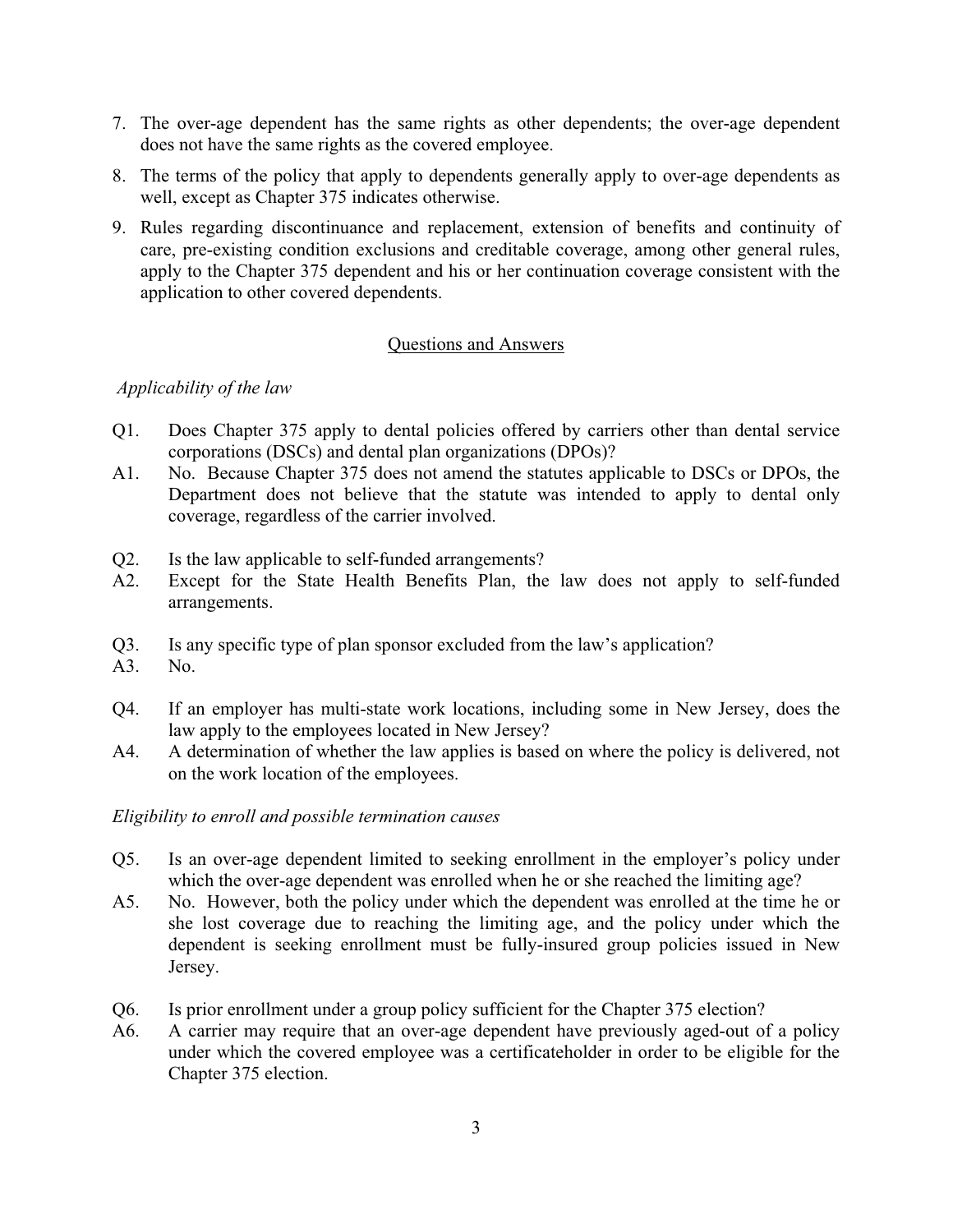- Q7. Is an over-age dependent's eligibility contingent upon his or her parent being a covered employee upon the date the over-age dependent seeks the Chapter 375 continuation election?
- A7. Yes.
- Q8. Is an over-age dependent's eligibility contingent upon the covered employee being a New Jersey resident?
- A8. No, but the employee must be covered under a group policy issued in New Jersey.
- Q9. Is an over-age dependent's eligibility contingent upon the dependent being a New Jersey resident?
- A9. No. However, if the over-age dependent is not a New Jersey resident, then he or she is only entitled to make the election and maintain coverage if he or she is a full-time student at an accredited institution of higher education (and meets all other eligibility requirements).
- Q10. Must the over-age dependent be enrolled full-time in an institution of higher education in New Jersey in order to be an eligible dependent?
- A10. No.
- Q11. May an over-age dependent re-establish eligibility after a period of ineligibility?
- A11. Yes.
- Q12. May a carrier make acceptance of a continuation election subsequent to a period of ineligibility contingent upon proof that the over-age dependent elected continuation pursuant to Chapter 375, COBRA or N.J.S.A. 17B:27A-27 when he or she first became eligible?
- A12. No.
- Q13. Is an over-age dependent's eligibility contingent upon a showing that the over-age dependent is not eligible for other coverage?
- A13. No, with one exception: an over-age dependent entitled to Medicare coverage is not entitled to continuation under the covered employee's plan pursuant to Chapter 375.
- Q14. At what point may a carrier terminate an eligible dependent's coverage upon the birth of a dependent's child?
- A14. A carrier may terminate the coverage of the dependent upon discharge of the dependent from the hospital following the birth of a child.
- Q15. Can an eligible dependent remain eligible or re-establish eligibility if parental rights with respect to a child are legally terminated, assuming other eligibility criteria are met?
- A15. Yes.
- Q16. Does an eligible dependent's continuing coverage terminate when a covered employee's coverage terminates?
- A16. Yes.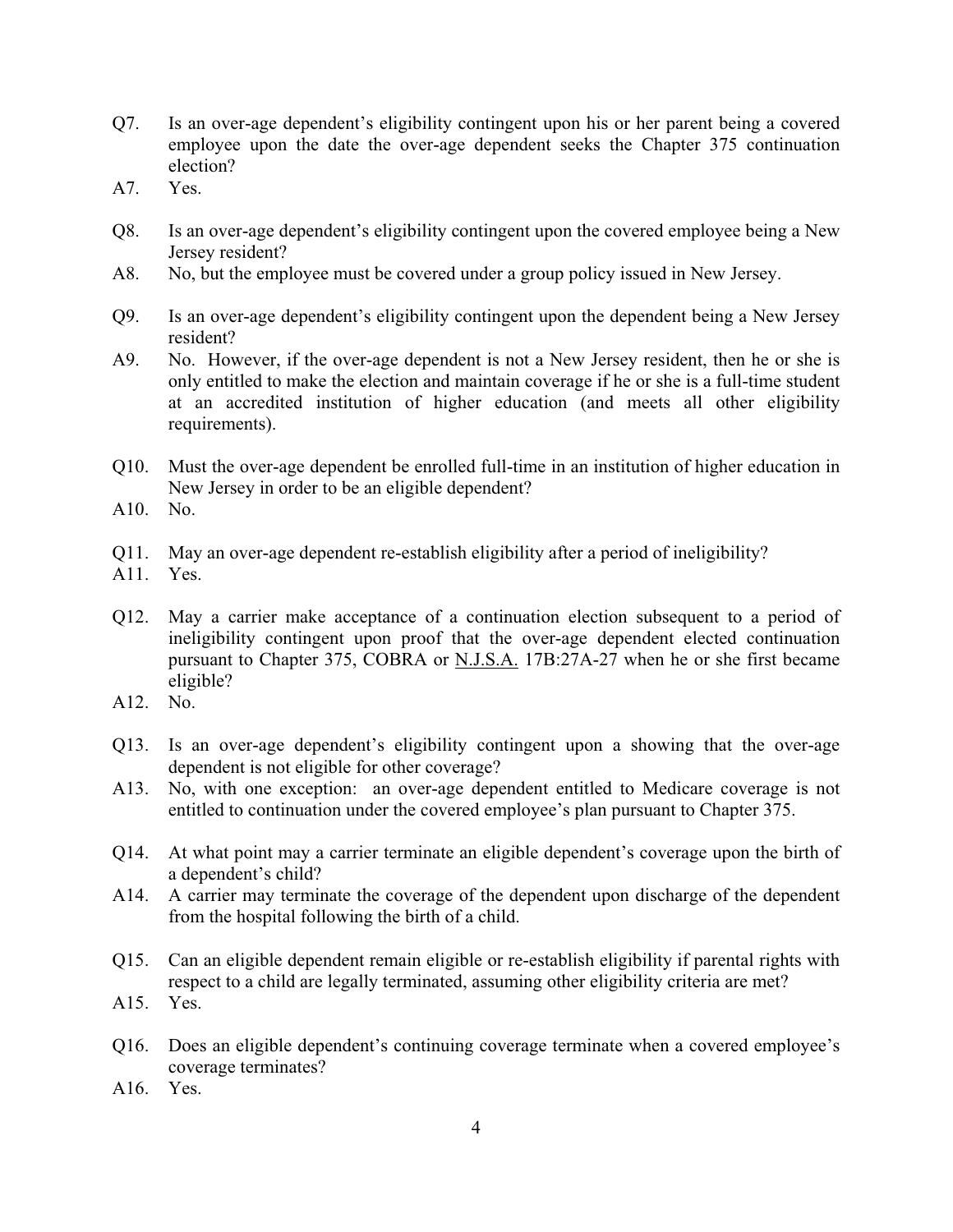- Q17. Does the eligible dependent's coverage terminate if the employer or other group contractholder replaces or revises the policy, or changes carriers?
- A17. Replacement of one group plan with another, or replacement of one carrier for another, does not eliminate the eligible dependent's option to retain continued coverage pursuant to a Chapter 375 election. However, if the replacement coverage is not subject to New Jersey law, or does not provide coverage for dependents, then the Chapter 375 continuation election right would not apply to the replacement coverage.
- Q18. May the eligible dependent's coverage be terminated if the covered employee fails to pay required premiums for coverage, notwithstanding payment by the eligible dependent of the required Chapter 375 continuation premium?
- A18. Yes.
- Q19. May the eligible dependent's coverage be terminated if the required Chapter 375 continuation premium is not paid, notwithstanding payment of all other relevant premiums for the covered employee's coverage?
- A19. Yes.

### *Miscellaneous terms and conditions*

- Q20. May the eligible dependent change coverage during a group's open enrollment period or during a HIPAA-related special enrollment accruing to a covered employee, if the group has multiple plan options?
- A20. No, only the covered employee may effect a change in the coverage.
- Q21. Do the covered expenses incurred by an eligible dependent under continuing coverage through Chapter 375 contribute to the family deductible and family out-of-pocket maximum, if any?
- A21. Yes.
- Q22. Is a carrier required to comply with statutory newborn coverage requirements for children born to eligible dependents?
- A22. No. The requirement to cover a newborn is limited to the newborn of the covered employee, and does not extend to the newborn of a covered employee's dependents.
- Q23. May preexisting condition limitations apply to eligible dependents?
- A23. Yes, to the same extent that a preexisting condition limitation may be applied to other dependents under the policy. If the eligible dependent had prior creditable coverage, appropriate credit for such coverage must be applied.
- Q24. May an eligible dependent seeking continuation be considered a late enrollee (for purposes of imposing a longer preexisting condition exclusion) when the election is being sought within 30-days prior to reaching the limiting age on the policy in question?
- A24. No.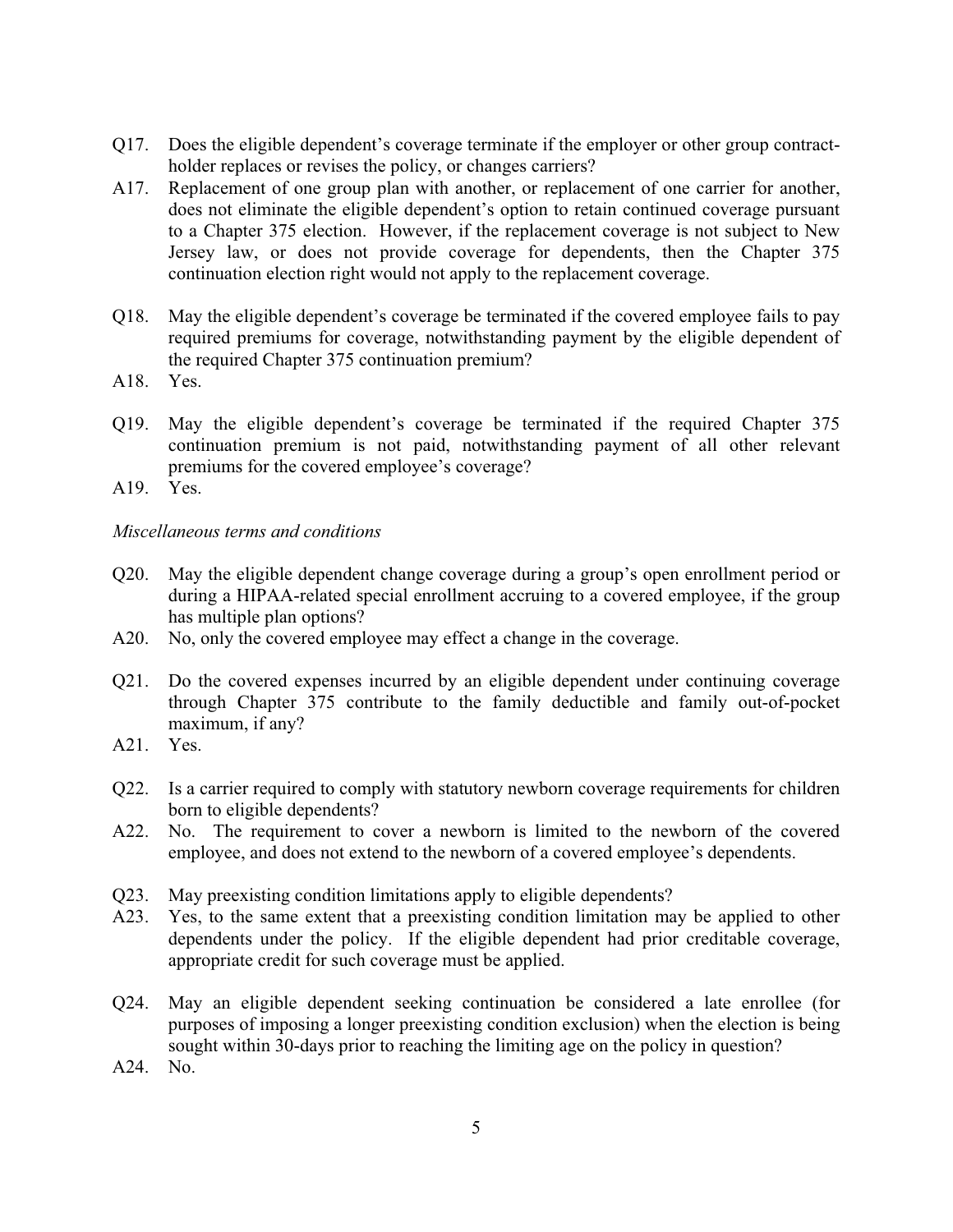- Q25. May an eligible dependent seeking continuation be considered a late enrollee when the election is being sought within 30-days after the over-age dependent establishes (or reestablishes) eligibility for reasons other than obtaining the limiting age?
- A25. No.
- Q26. May an eligible dependent seeking continuation during the special 12-month enrollment period from May 12, 2006 through May 11, 2007 be considered a late enrollee?
- A26. No.
- Q27. May an eligible dependent seeking continuation be subject to the pre-existing conditions exclusion of the plan when the election is being sought during a group's open enrollment period?
- A27. Yes. As always, however, the carrier must also consider rules regarding creditable coverage to reduce any applicable preexisting condition exclusion limitation period.
- Q28. Must eligible dependents be given the option to make monthly payments?
- A28. Yes.
- Q29. Must eligible dependents be given the option to make payments on other than a monthly basis?
- A29. No. However, there is no prohibition against carriers allowing dependents the same payment cycle options permitted for contractholders or certificateholders.
- Q30. Who determines how billing is accomplished?
- A30. This is an issue to be worked out between the carrier and the group policyholder, but note: no employer can be *compelled* to collect the premium from the dependent, collect the premium through a payroll deduction, or contribute in any way to the premium.
- Q31. Is the carrier or the employer entitled to the 2% administrative fee calculated in the Chapter 375 dependent rate?
- A31. The carrier is entitled to the administrative fee.
- Q32. Does an eligible dependent who loses eligibility for coverage pursuant to Chapter 375 have the right to make a continuation election pursuant to COBRA?
- A32. See footnote 4. The Department does not believe a loss of coverage under a policy continued pursuant to a Chapter 375 election constitutes a qualifying event for purposes of COBRA.
- Q33. Does an eligible dependent who loses eligibility for continuation under Chapter 375 have the right to make a continuation election pursuant to N.J.S.A. 17B:27A-27?
- A33. No. The Department anticipates interpreting the interaction of N.J.S.A. 17B:27A-27 and Chapter 375 consistently with the interpretation of the interaction of COBRA and Chapter 375. See footnote 4, and the response to Q32.